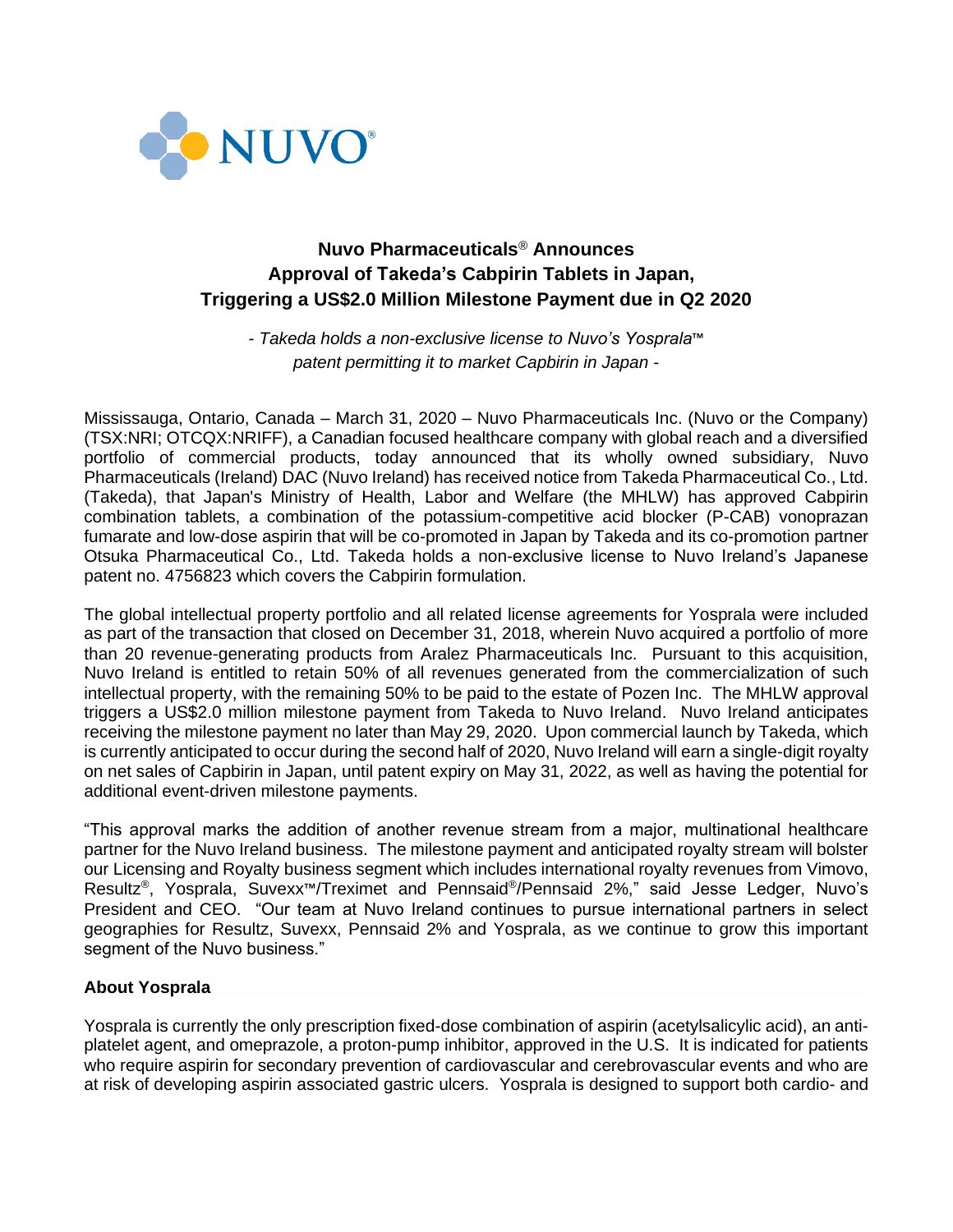gastro-protection for at-risk patients through the proprietary Intelli-COAT system, which is formulated to sequentially deliver immediate-release omeprazole (40 mg) followed by a delayed-release, entericcoated aspirin core in either 81 mg or 325 mg dose strengths. Yosprala was approved by the U.S. Food and Drug Administration (FDA) in September 2016 and was commercially launched in the U.S. in October 2016. Yosprala is currently commercialized in the U.S. by Genus Lifesciences. In Japan, Takeda holds a non-exclusive license to the Yosprala patent under which Takeda commercializes Capbirin combination tablets, a combination of the potassium-competitive acid blocker (P-CAB) vonoprazan fumarate and lowdose aspirin.

### **About Nuvo Pharmaceuticals Inc.**

Nuvo (TSX: NRI; OTCQX: NRIFF) is a Canadian focused, healthcare company with global reach and a diversified portfolio of commercial products. The Company targets several therapeutic areas, including pain, allergy and dermatology. The Company's strategy is to in-license and acquire growth-oriented, complementary products for Canadian and international markets. Nuvo's head office is located in Mississauga, Ontario, Canada, the international operations are located in Dublin, Ireland and the FDA, Health Canada and E.U. approved manufacturing facility is located in Varennes, Québec, Canada. The Varennes facility operates in a Good Manufacturing Practices (GMP) environment respecting the U.S, Canada and E.U. GMP regulations and is regularly inspected by Health Canada and the FDA. For additional information, please visit [www.nuvopharmaceuticals.com.](http://www.nuvopharmaceuticals.com/)

# **FOR MORE INFORMATION, PLEASE CONTACT:**

Investor Relations

Email: [ir@nuvopharm.com](mailto:ir@nuvopharm.com)

#### **Forward-Looking Statements**

*This press release contains "forward-looking information" as defined under Canadian securities laws (collectively, "forwardlooking statements"). The words "plans", "expects", "does not expect", "goals", "seek", "strategy", "future", "estimates", "intends", "anticipates", "does not anticipate", "projected", "believes" or variations of such words and phrases or statements to the effect that certain actions, events or results "may", "will", "could", "would", "should", "might", "likely", "occur", "be achieved" or "continue" and similar expressions identify forward-looking statements. In addition, any statements that refer to expectations, intentions, projections or other characterizations of future events or circumstances contain forward-looking statements.* 

*Forward-looking statements are not historical facts but instead represent management's expectations, estimates and projections regarding future events or circumstances. Such forward-looking statements are qualified in their entirety by the inherent risks, uncertainties and changes in circumstances surrounding future expectations which are difficult to predict and many of which are beyond the control of the Company. Forward-looking statements are necessarily based on a number of estimates and assumptions that, while considered reasonable by management of the Company as of the date of this press release, are*  inherently subject to significant business, economic and competitive uncertainties and contingencies. Material factors and *assumptions used to develop the forward-looking statements, and material risk factors that could cause actual results to differ materially from the forward-looking statements, include but are not limited to, the validity of the '907 and '285 Patents claims, the outcome of ongoing patent litigation and other factors, many of which are beyond the control of Nuvo. Additional factors that could cause Nuvo's actual results and financial condition to differ materially from those indicated in the forward-looking statements include, among others, the risk factors included in Nuvo's most recent Annual Information Form dated February 24, 2020 under the heading "Risks Factors", and as described from time to time in the reports and disclosure documents filed by Nuvo with Canadian securities regulatory agencies and commissions. These and other factors should be considered carefully and readers should not place undue reliance on Nuvo's forward-looking statements. When relying on forward-looking statements*  to make decisions, the Company cautions readers not to place undue reliance on these statements, as forward-looking